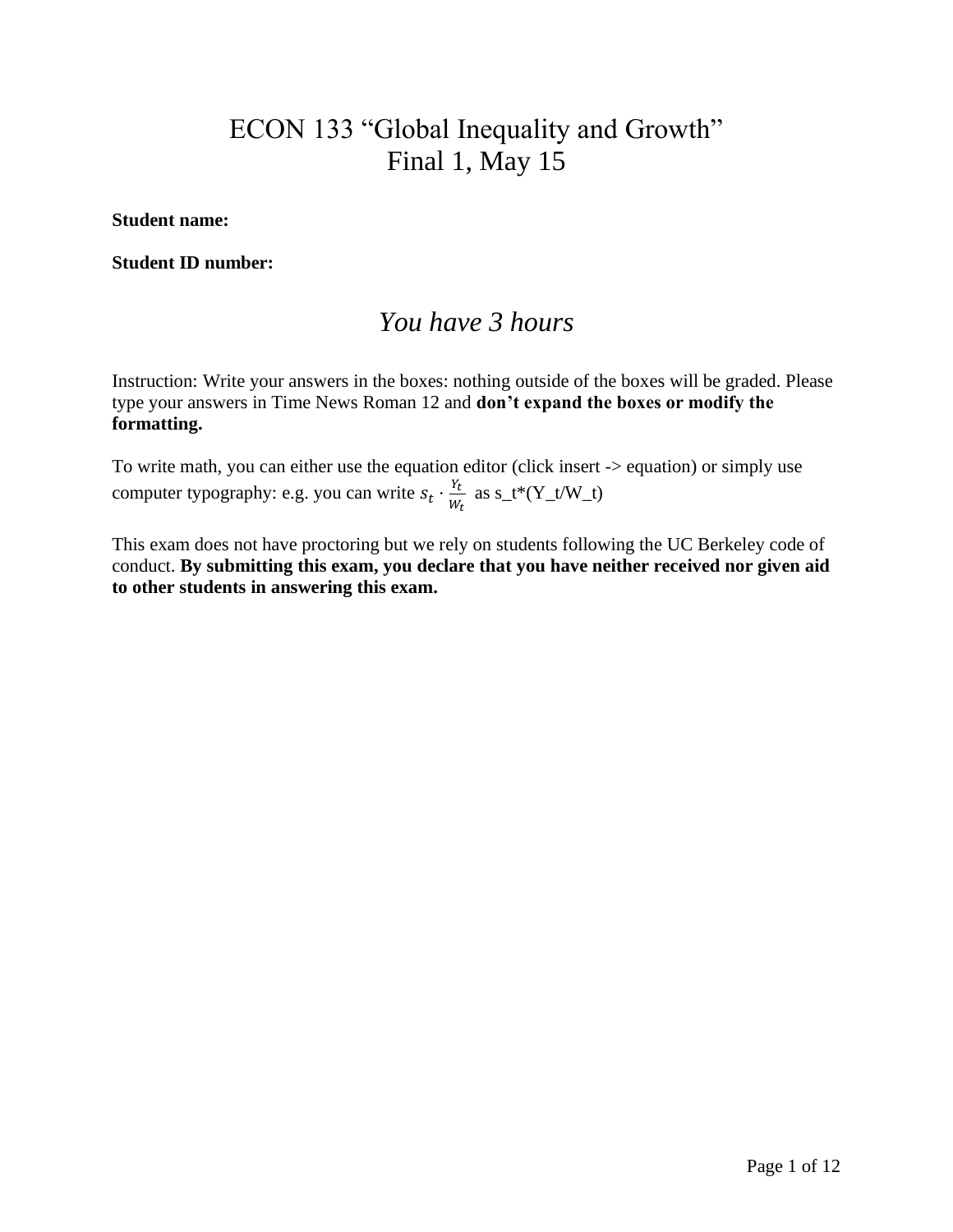#### **Exercise 1: True or false statement (12 points)**

*a) True or false: There is always a trade-off between equity and efficiency (2 points)*

*b) True or false: Development aid harms the quality of institutions as it incentivizes governments to underperform (2 points)*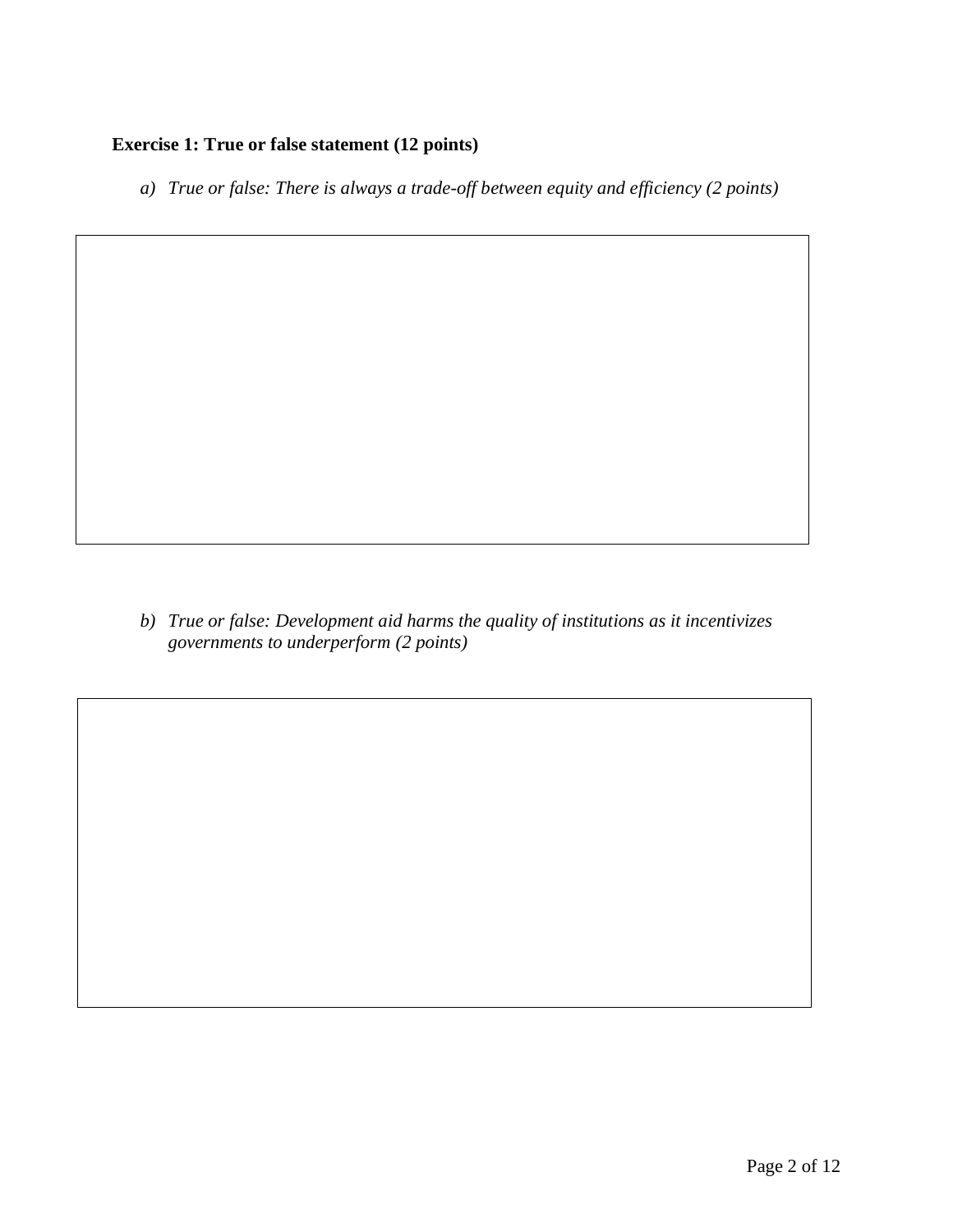*c) True or false: Countries receiving the most aid have experienced less economic growth than countries receiving little aid. Therefore, development aid is unsuccessful in delivering economic development. (2 points)*

*d) True or false: In the long run, wealth inequality is the result of savings and income inequality. (2 points)*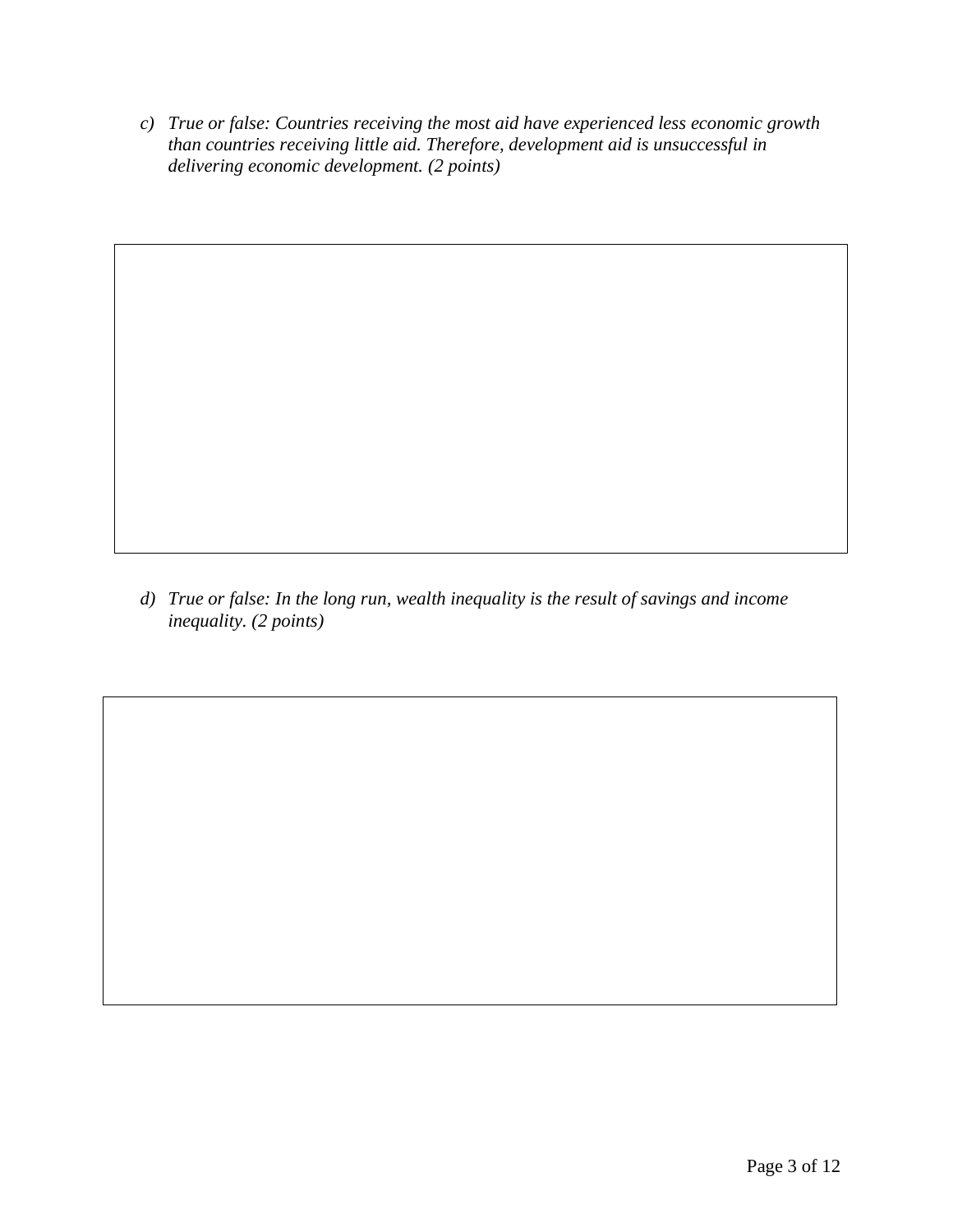*e) True or false: Without capital taxation, r would have been greater than g for the duration of the recorded human history. That is, the rate of return on capital (r) would have been greater than the economy wide growth rate (g). (2 points)*

*f) True or false: If the GINI coefficient decreases this implies that the top 1 percent income share is reduced (2 points)*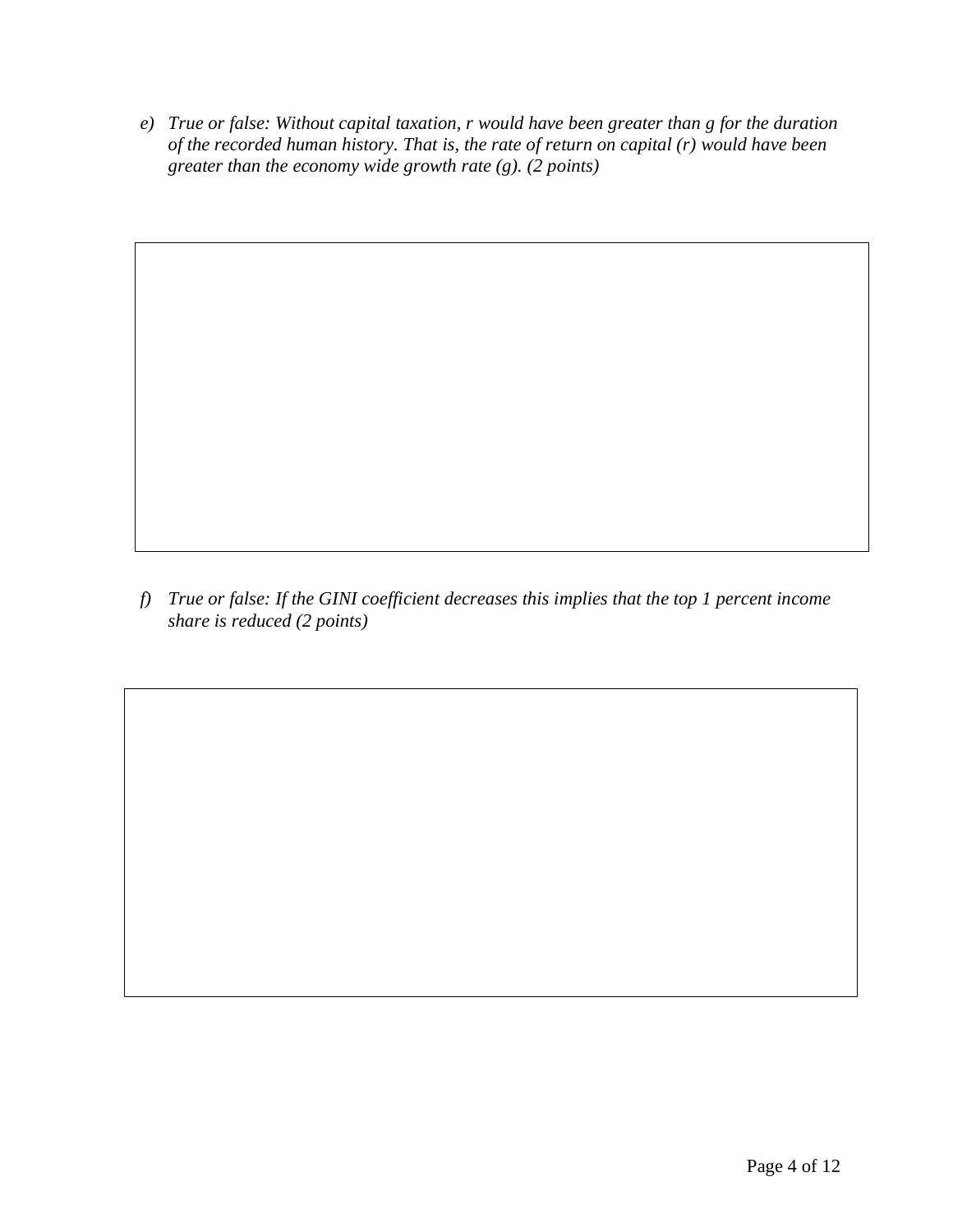#### **Exercise 2: Wealth accumulation (8 points)**

Let  $s_t$  define the economy wide savings rate (net of depreciation) at time t;  $Y_t$  define national *income and*  $g_t = \frac{Y_{t+1}}{Y_t}$  $\frac{t+1}{Y_t} - 1$ 

*a) Write the steady state expression for the wealth-to-income ratio (do not derive) (1 point)*

*b) Explain the intuition behind the steady-state level of wealth-to-income (1 point)*

*c)* Does a rising level of the wealth-to-income ratio  $(\beta = W/Y)$  imply a larger capital *income share*  $(\alpha = r \cdot \beta)$  *? (2 points)*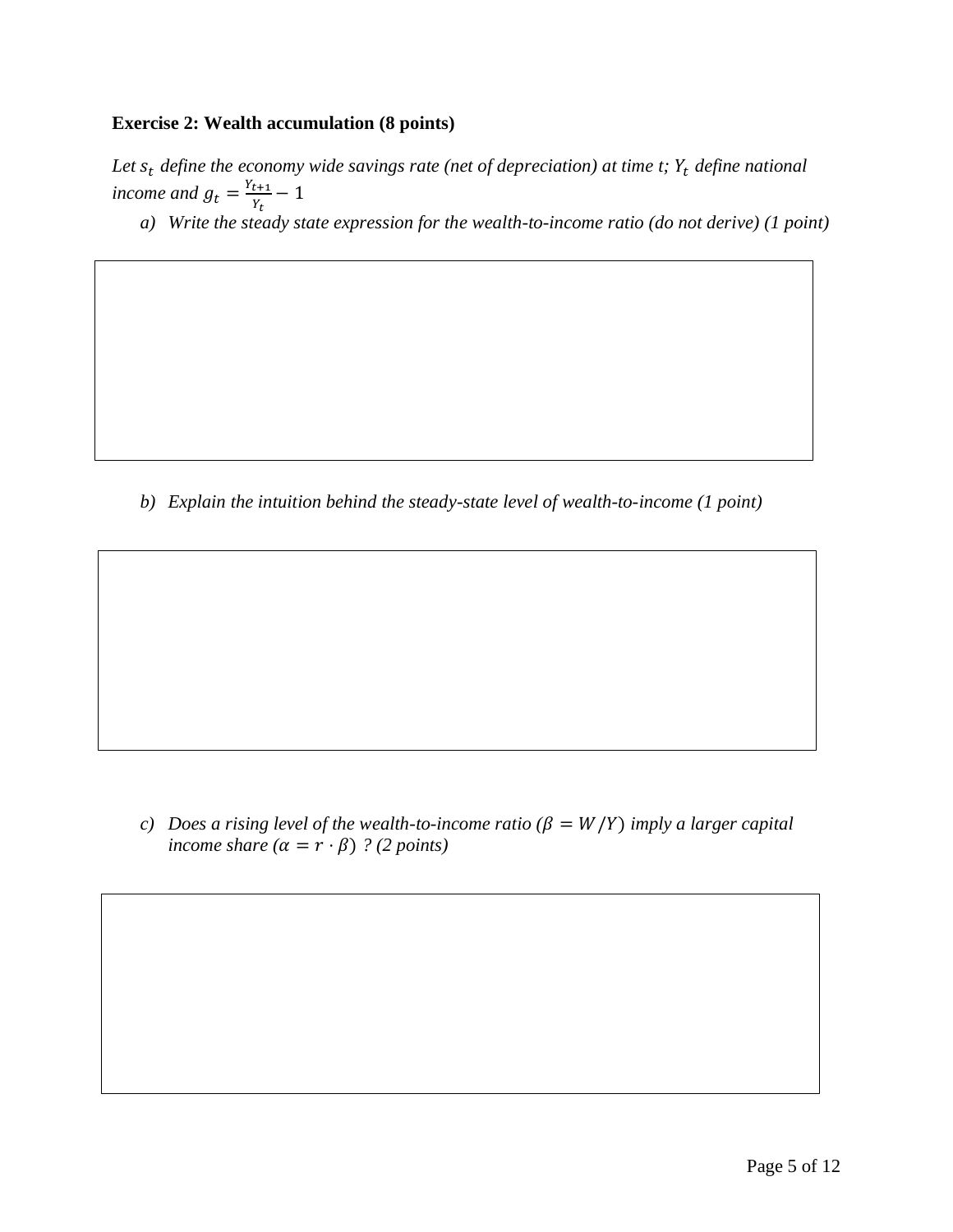*d) Consider an economy with perfect competition and a CES (constant elasticity of substitution) production function. Let define the elasticity of substitution between capital (K) and labor (L). Under what conditions will an increase in K imply a larger capital income share? (2 points)*

*e) Consider an economy without perfect competition – how might wealth accumulation impact the capital income share? (HINT: Consider the impact on bargaining power) (2 points)*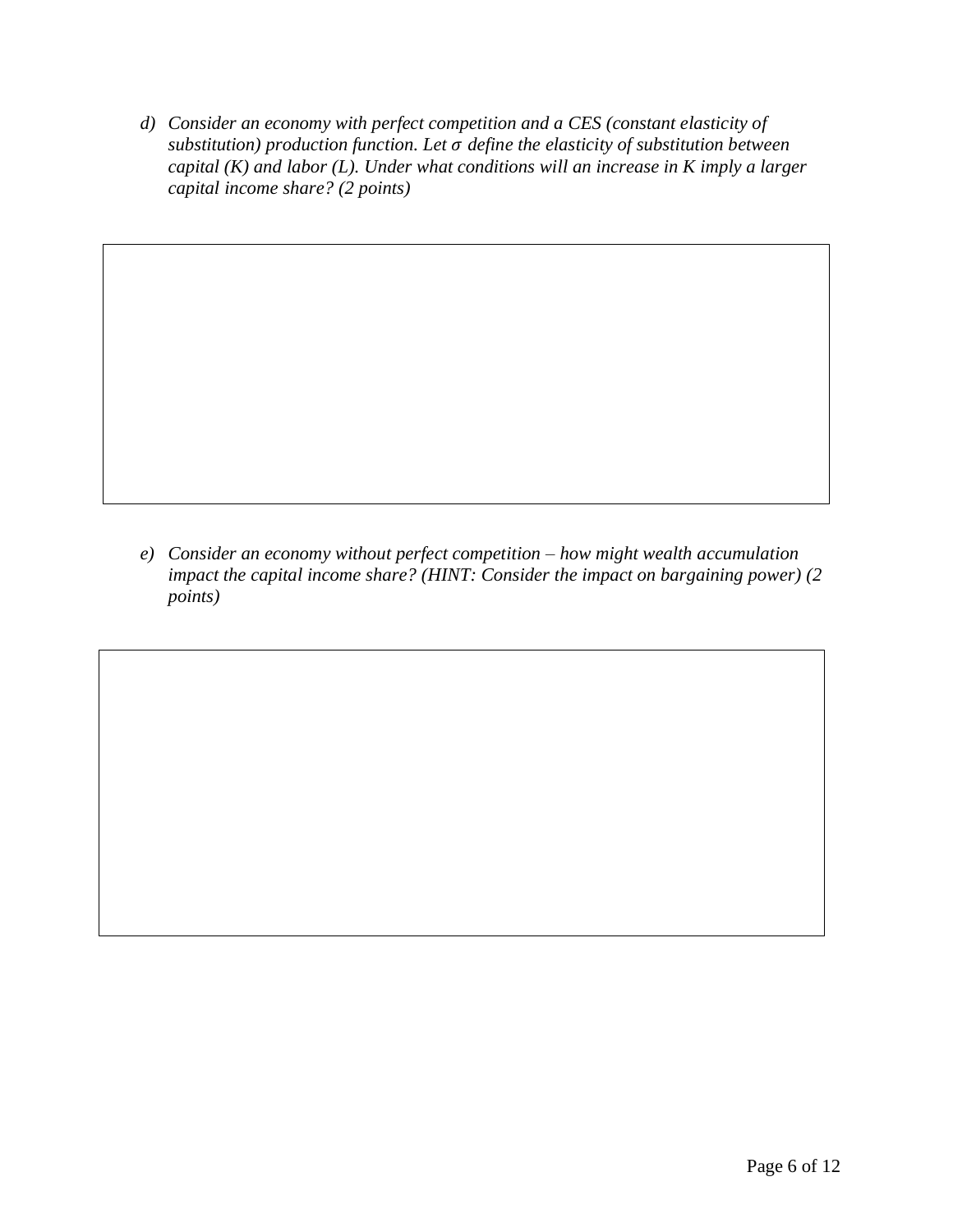*BONUS We tweeted an article from Branko Milanovic on the nature of wealth*  <https://glineq.blogspot.com/2020/02/what-is-wealth.html>*. What are the issues he highlights in comparing wealth over time? (2 points)*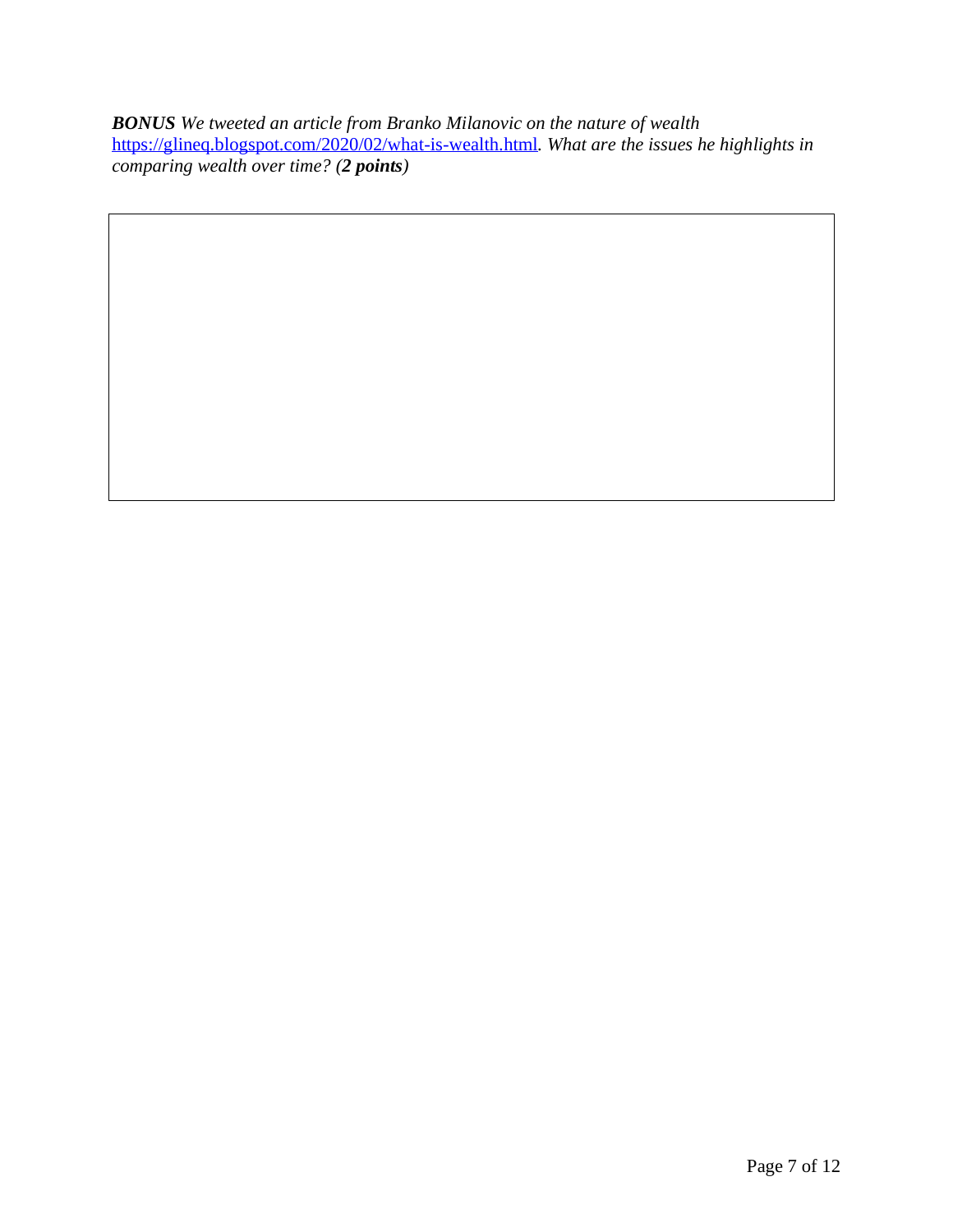### **Exercise 3: Capital taxation (10 points)**

*a) Why would the government like to tax capital? Why not just tax wages? (2 points)*

*b) What are the issues with source-based corporate taxation?(2 points)*

*c) Describe transfer pricing and the arm's-length principle. (1 point)*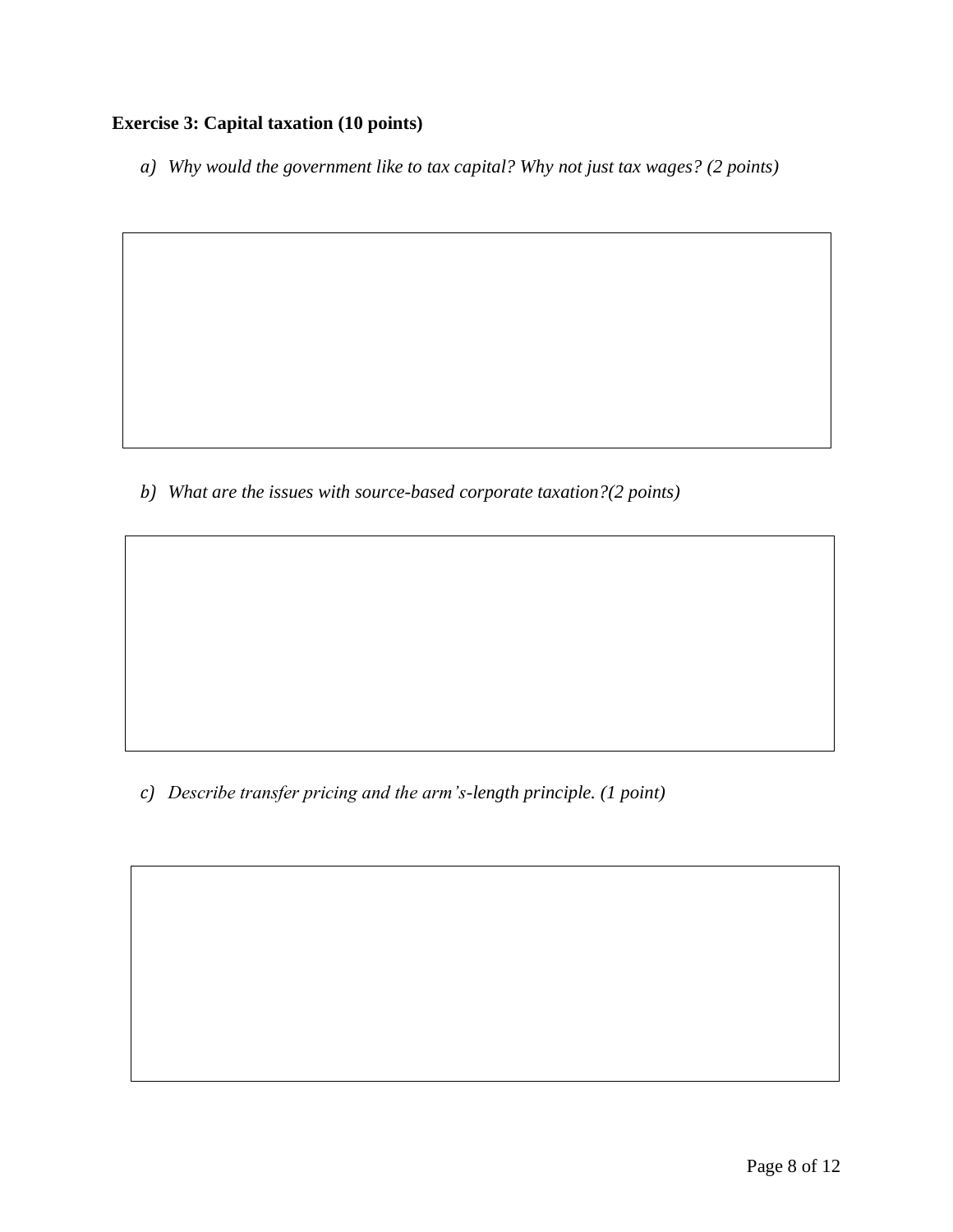*d) What issues occur when firms are asked to follow the arm's length principle? (1 point)*

*e) Give a concrete example of how a firm might shift income to tax havens? (2 points)*

*f) How could the global corporate tax regime be improved? (2 points)*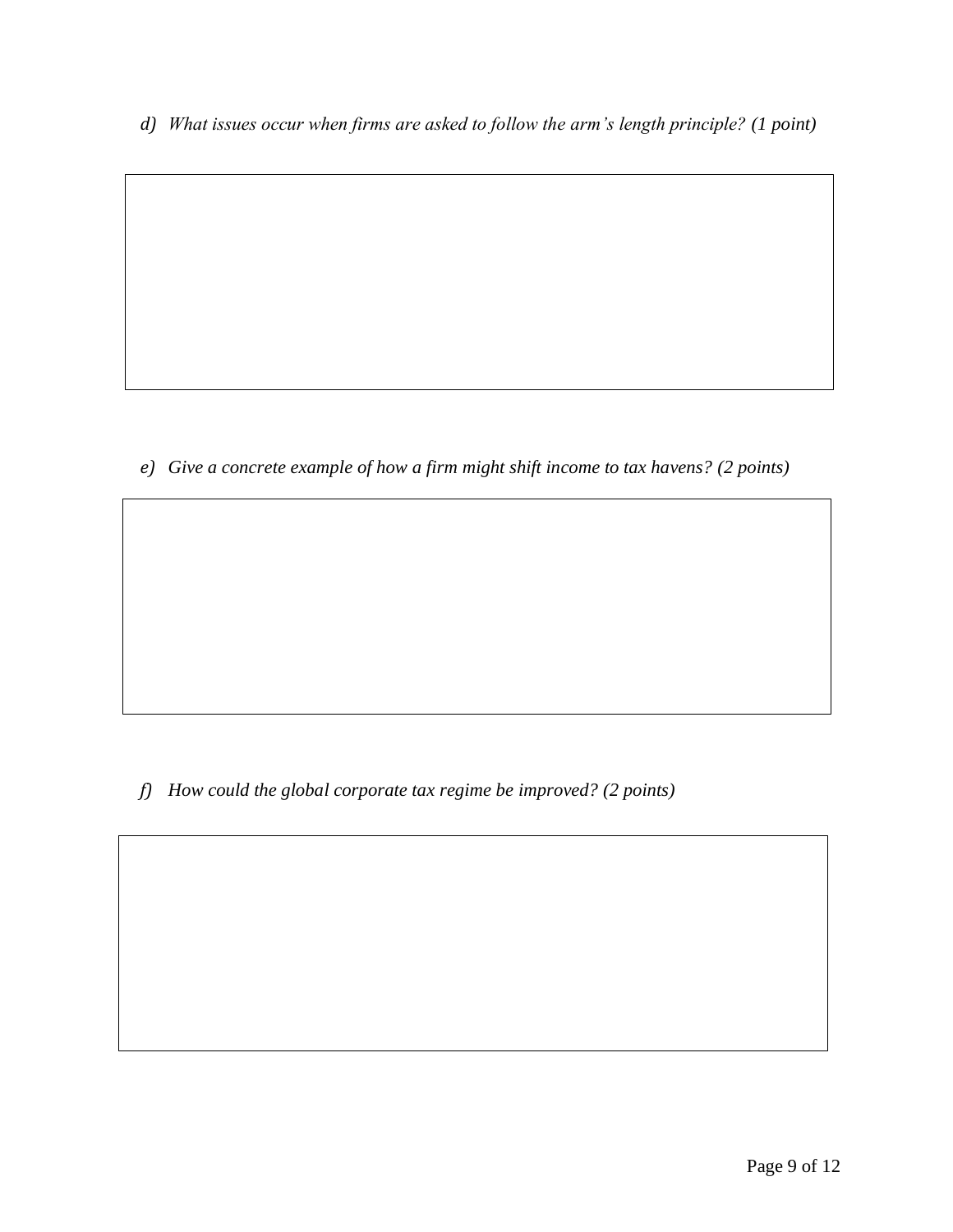#### **Exercise 4: Monopsony (10 points)**

Consider a small firm with one production input (labor). The table below shows the production function of the firm. The Marginal Revenue Product is the value of the extra (marginal) production by hiring one additional employee.

| Number of | Marginal               |
|-----------|------------------------|
| workers   | <b>Revenue Product</b> |
|           | 30                     |
|           | 20                     |
|           | 18                     |
|           |                        |

*a) Assume that the firm faces perfect competition and a market wage of 15 – how many employees will the firm hire? (2 points)*

Now instead assume that the firm has local monopsony power (is the single employer in town) and therefore can determine the governing wage by limiting the number of people it hires (the firm cannot discriminate and has to pay the same wage to all employees). The wage curve facing the firm is given in column 3 "Wage" below

| Number of | Marginal        | Wage | Total Labor Cost   Marginal Labor |      |
|-----------|-----------------|------|-----------------------------------|------|
| workers   | Revenue Product |      |                                   | Cost |
|           | 30              |      |                                   |      |
|           | 20              |      |                                   |      |
|           | 18              |      |                                   |      |
|           | 10              | 20   |                                   |      |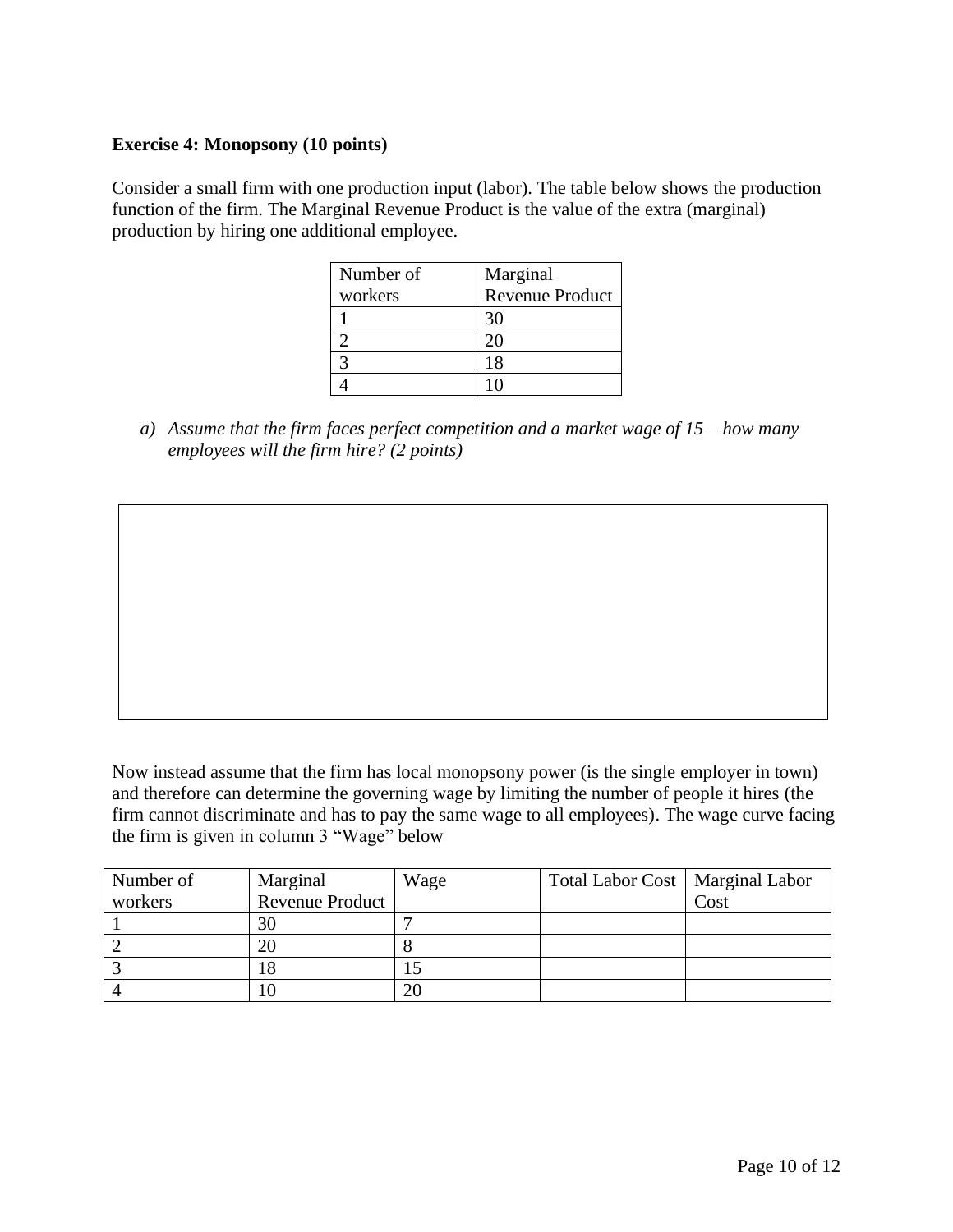*b) How many employees will the local monopsony hire? (HINT: fill out the remaining two columns) (2 points)*

*c) What level of hiring would be efficient from an economy wide view? (2 points)*

*d) How will introducing a minimum wage impact economy wide efficiency? (2 points)*